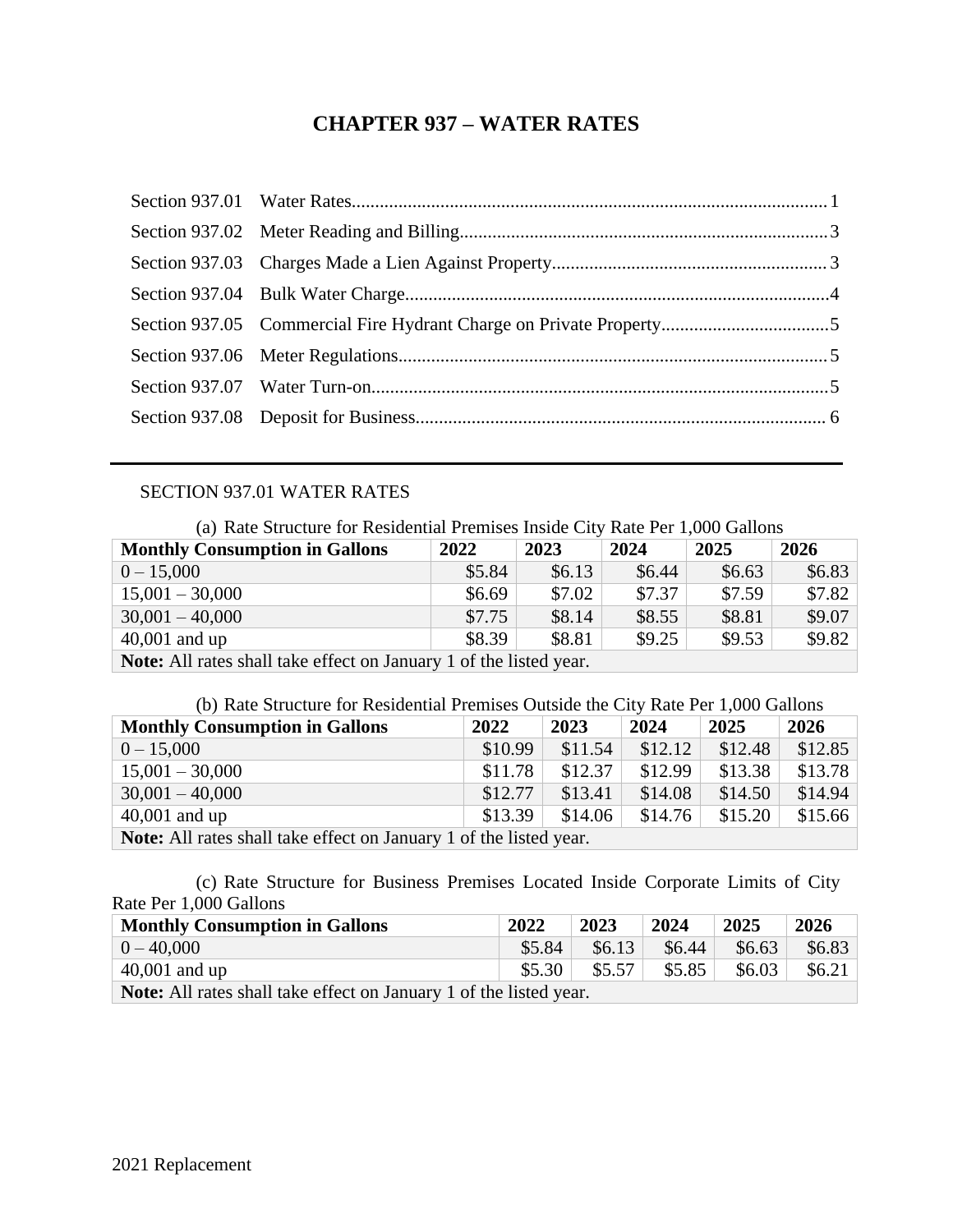| <b>Monthly Consumption in Gallons</b>                                     | 2022    | 2023    | 2024    | 2025    | 2026    |  |  |
|---------------------------------------------------------------------------|---------|---------|---------|---------|---------|--|--|
| $0 - 15,000$                                                              | \$10.99 | \$11.54 | \$12.12 | \$12.48 | \$12.85 |  |  |
| $15,001 - 30,000$                                                         | \$9.99  | \$10.49 | \$11.01 | \$11.34 | \$11.68 |  |  |
| $30,001 - 40,000$                                                         | \$9.00  | \$9.45  | \$9.92  | \$10.22 | \$10.53 |  |  |
| $40,001$ and up                                                           | \$8.00  | \$8.40  | \$8.82  | \$9.08  | \$9.35  |  |  |
| \$5.35<br>\$4.80<br>\$4.57<br>\$5.19<br>\$5.04<br><b>Bulk Rate</b>        |         |         |         |         |         |  |  |
| <b>Note:</b> All rates shall take effect on January 1 of the listed year. |         |         |         |         |         |  |  |

(d) Rate structure for Business Premises Located Outside Corporate Limits of City Rate Per 1,000 Gallons

(e) Rate structure for North Canton Filling Station Bulk Water Rate Per 1,000 **Gallons** 

|                                                                    | 2021   | 2022 | 2023                                    | $\frac{12024}{}$ | $\mid 2025$ | 2026 |
|--------------------------------------------------------------------|--------|------|-----------------------------------------|------------------|-------------|------|
| <b>Bulk Rate</b>                                                   | \$8.00 |      | $$8.40$ $$8.82$ $$9.26$ $$9.54$ $$9.83$ |                  |             |      |
| Note: All rates shall take effect on January 1 of the listed year. |        |      |                                         |                  |             |      |

(f) That monthly minimum billings for water service shall be based on the size of the meter installed. When more than one single premises, as hereinafter defined, is being served by a single meter, the minimum monthly charge shall be as follows:

- (1) Multiple Residential:
	- (A)The minimum monthly charge for a 5/8 inch meter multiplied by the number of single premises serviced or the calculated water bill for the actual consumption measured, whichever is greater.
- (2) Converted Residential Buildings:
	- (A)For computing minimum bills, a residential building converted to commercial usage that retains a 5/8 inch meter and that houses any of the following: office rooms and/or business rooms and/or apartments then each of the following shall constitute a single premise: each room or suite of rooms located on the first floor of the building used for single occupancy by a person or persons in the conduct of a single enterprise.

The minimum monthly charge multiplied by the number of single premises serviced or the calculated water bill for the actual consumption measured, whichever is greater.

(B) In the event of a fire, the City shall estimate the water usage and shall bill for the water usage based on the current rate. This estimate shall be provided by the Director of Finance and shall be based on the number of sprinkler heads activated during the fire and based on the amount of discharge each head permits.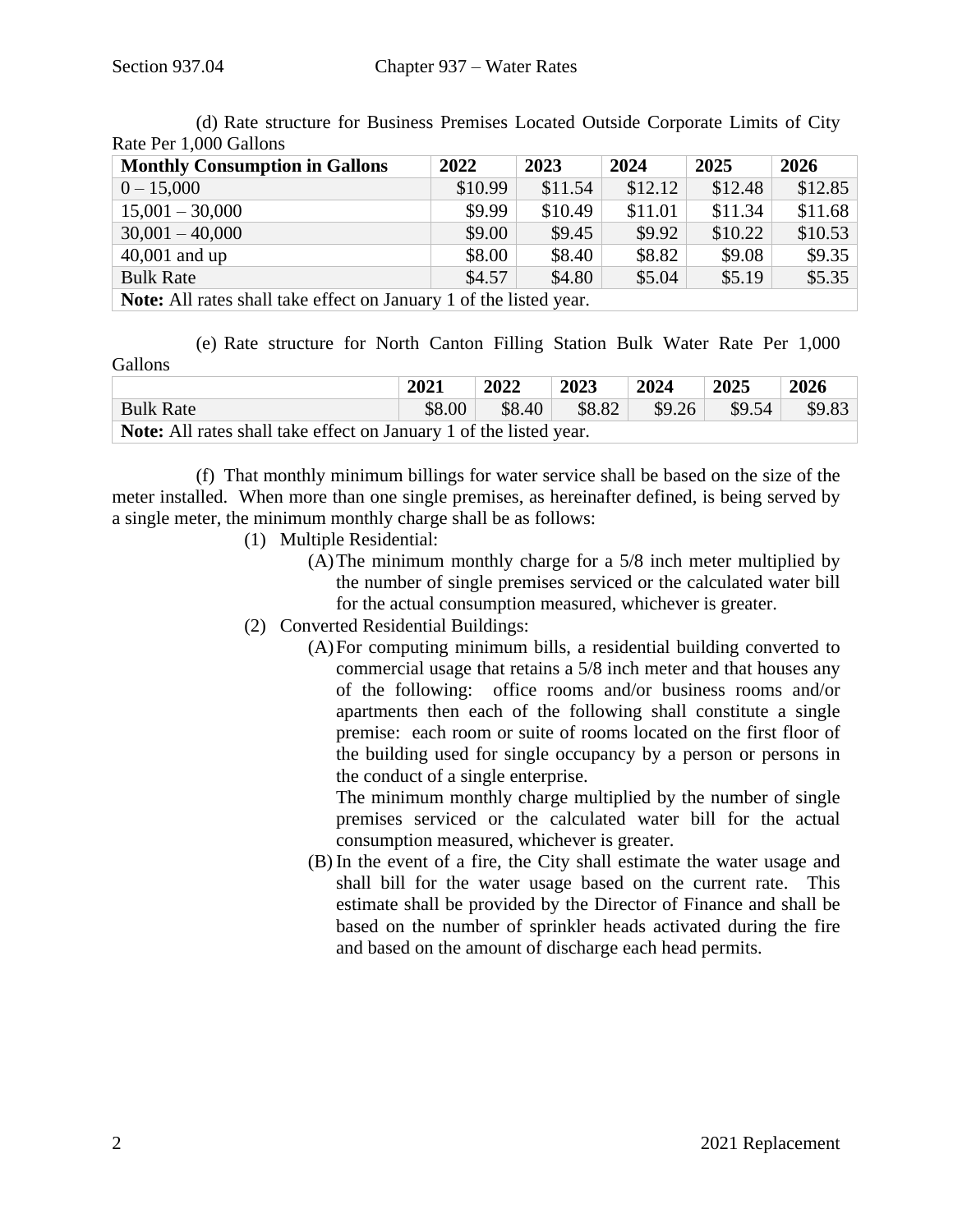| Size of        | <b>Minimum Monthly Consumption in Gallons</b> |                          |  |  |  |
|----------------|-----------------------------------------------|--------------------------|--|--|--|
| <b>Meter</b>   | Premises Located Inside                       | Premises Located Outside |  |  |  |
| (Inches)       | Corporate Limits                              | Corporate Limits         |  |  |  |
| 5/8            | 2,000                                         | 3,000                    |  |  |  |
| 1              | 8,000                                         | 8,000                    |  |  |  |
| $1\frac{1}{2}$ | 17,000                                        | 17,000                   |  |  |  |
| 2              | 25,000                                        | 25,000                   |  |  |  |
| 3              | 33,000                                        | 33,000                   |  |  |  |
| 4              | 50,000                                        | 50,000                   |  |  |  |
| 6              | 75,000                                        | 75,000                   |  |  |  |
| 8              | 125,000                                       | 125,000                  |  |  |  |
| 10             | 210,000                                       | 210,000                  |  |  |  |
| 12             | 375,000                                       | 375,000                  |  |  |  |

## (Ord. 23-2021 eff. 01/01/2022)

## SECTION 937.02 METER READING AND BILLING

<span id="page-2-0"></span>(a) Meters shall be read and billed monthly or quarterly at the option of the City.

(b) Effective January 1, 2022, all bills for current services together with any additional charges from whatever source shall be increased by ten (10%) percent, and the amount so increased shall be the gross bill. If the bill is paid within 15 days after it is rendered, a discount shall be issued and the net bill consisting of all the foregoing charges without the ten (10%) percent increase shall be accepted as payment in full.

(c) Whenever water service has been turned off for non-payment or non-compliance with any of the terms and conditions or rules and regulations of Chapter 937, the past due amount shall be paid in full before water service shall be turned on.

(Ord. 23-2021 eff. 01/01/2022)

## <span id="page-2-1"></span>SECTION 937.03 CHARGES MADE A LIEN AGAINST PROPERTY

(a) That each water charge levied is hereby made a lien upon the premises charged therewith. If the Director of Finance determines that a transfer of property is about to occur and the water rents for said property are thirty days or more delinquent, the Director of Finance shall certify said delinquent amount together with penalties to be placed upon the real estate tax list and duplicate to be collected according to law. If the Director of Finance determines the water charges are delinquent for more than thirty days for a property, the Director of Finance's intent to certify said delinquency to be served upon the owner of the property thirty days prior to certification. If the water charges remain delinquent at the conclusion of thirty days, the Director of Finance may certify said delinquent charges to the County Auditor to be placed upon the real estate list and duplicate to be collected according to law. Said water charges may be certified to the Auditor only if the service was provided pursuant to a service contract with the owner of the property.

## 2021 Replacement 3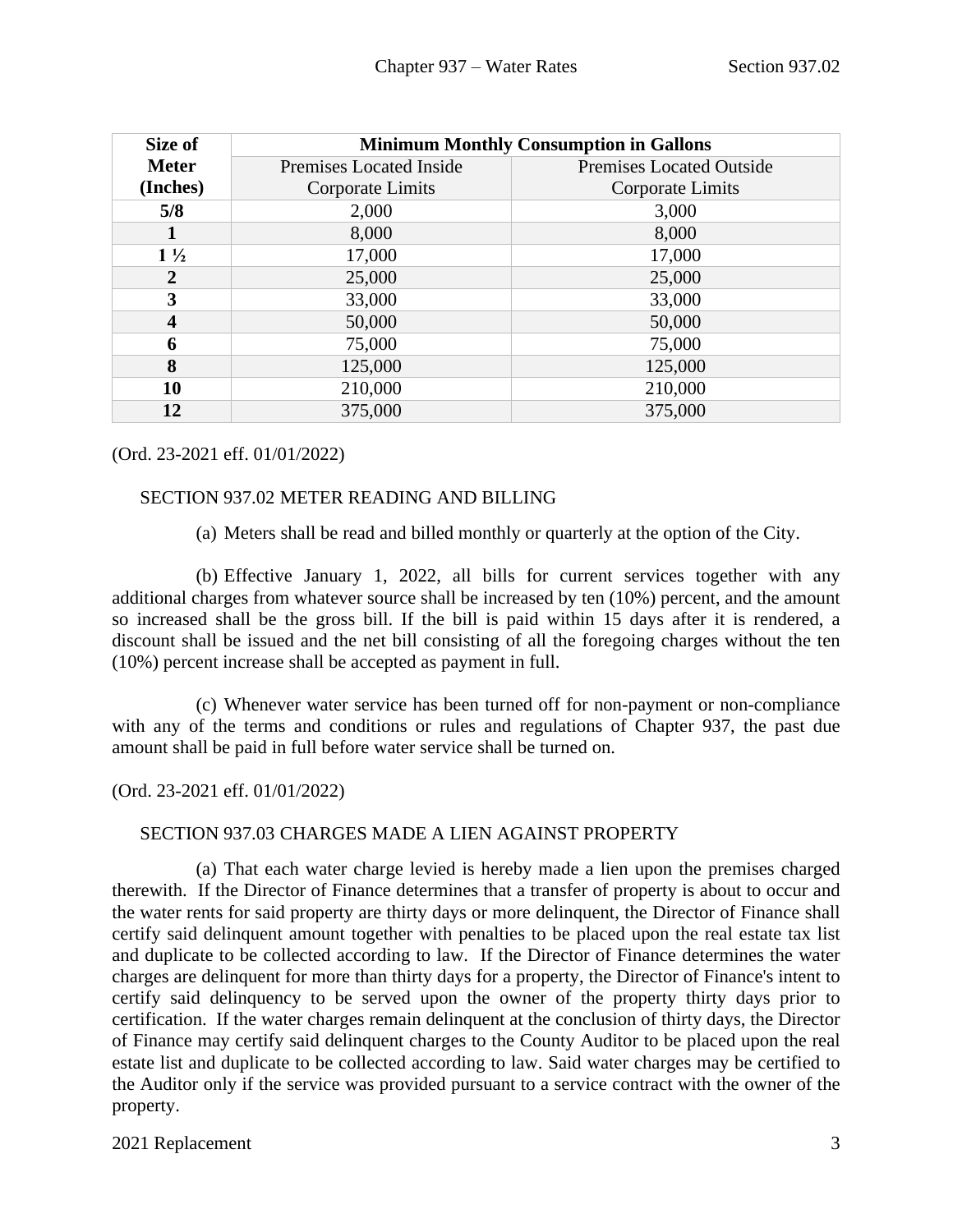(b) In the event of nonpayment as aforesaid, or for non-compliance with the rules, regulations, or terms and conditions of Chapter 937, the City shall also have the right to discontinue service to such premises supplied by the City waterworks system until such unpaid water charges have been fully paid or compliance has been certified.

(c) Failure on the part of any property owner or the occupant of any property which is connected to the City's waterworks system to fully and faithfully comply with all the terms and provisions hereof and any and all rules and regulations which are now or may hereafter be made effective concerning the use of the City's waterworks system, shall, at the option of the City, terminate the right to continue such connection and to make sure of the City's waterworks system, and upon receipt of delinquent notice from the City, through the Director of Finance, the owner and occupant of the property specified in said delinquent notice shall discontinue the use of the waterworks system of the City and shall sever, at their own cost and expense, the physical connection from said property to the waterworks system.

Upon failure to do so, the City shall have the right, through its duly authorized officers and employees, to sever the connection into the waterworks system of the City from the property in question, and such connection shall not thereafter be reestablished, except in accordance with the terms of this and all rules and regulations then in effect and upon payment of all fees and charges, both present and delinquent, including any disconnection costs.

(d) In the event of any dispute as to charges or any dispute as failure to comply with rules and regulations concerning the use of the City's waterworks system shall upon written request by the party aggrieved be referred to a Board consisting of the Director of Law, Director of Finance and Director of Administration for review. Said Board shall hear said dispute within thirty days receipt of said notice and shall make a written decision to the party aggrieved within a reasonable time thereafter.

## <span id="page-3-0"></span>SECTION 937.04 BULK WATER CHARGE

(a) Bulk or construction water may be sold only with the consent and approval of the Director of Administration and at the current rate, as may be amended from time to time.

(b) All bulk water purchases require a meter installation to measure the amount of water purchased together with a backflow prevention device to protect the City of North Canton's water system. The equipment rental fee for the meter and backflow prevention device, which includes installation and removal, is \$100.00, together with a \$1,250.00 equipment security deposit, which shall be returned if the equipment is returned timely without damage beyond normal wear and tear and has not been removed or altered by other than a City employee or its contractor.

(c) The bulk water purchaser is responsible to protect the meter and backflow prevention device from harm until it is removed by a City employee or its contractor. If said equipment is removed or altered by someone other than a City employee or its contractor, the bulk water purchaser shall be wholly responsible for the resulting damages to the equipment and City water supply, which may exceed the amount of the security deposit.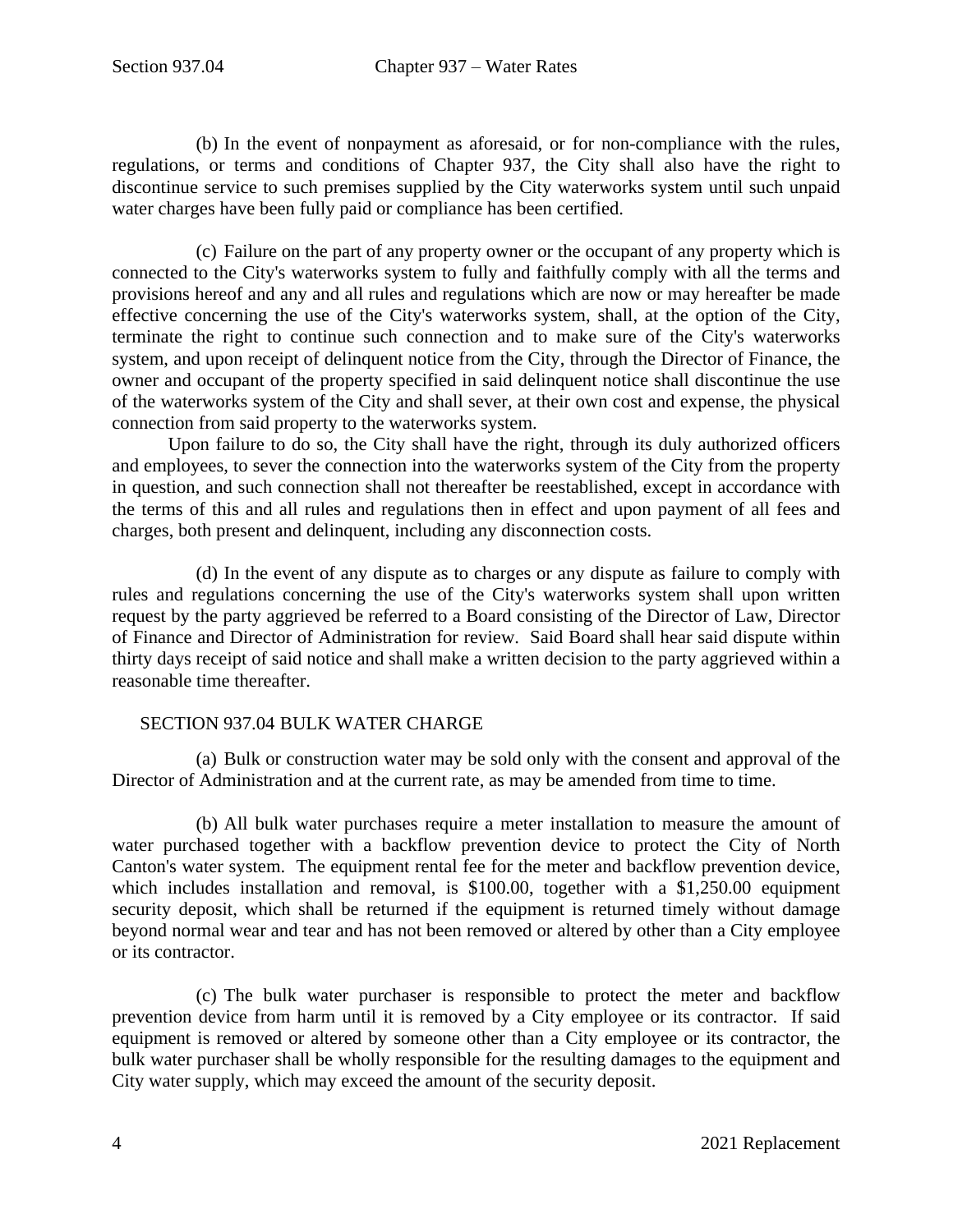(d) Prior to purchasing the bulk water, the purchaser must sign an agreement to pursue no claims or actions of any kind against the City that result from the purchaser's defective equipment, construction, negligence, or intentional acts, in conjunction the purchase and use of the bulk water, and to hold the City harmless, and to defend and indemnify it against all forms of liability and expense for injury, losses, harm, or damages resulting from the same.

## <span id="page-4-0"></span>SECTION 937.05 COMMERCIAL FIRE HYDRANT CHARGE ON PRIVATE **PROPERTY**

In respect to commercial establishments having fire hydrants located on private property connected to the North Canton water system and not being regularly billed for water consumption on their premises, said establishments shall pay twenty-four dollars (\$24.00) per month for each hydrant.

## SECTION 937.06 METER REGULATIONS

<span id="page-4-1"></span>(a) All new services shall be one inch (1") or larger.

(b) All new installations for service shall be to the specifications on file with the Director of Administration.

(c) All new tap-in installations shall be fees and meter cost plus labor, equipment and material cost inside the City limits and cost plus one-half for installation outside the City limits.

(d) Owners shall deposit the amount of estimated cost of meter and tap when permit is issued, unless the following is authorized by the Director of Administration and Director of Finance. A payment plan may be established for the connection and tap-in fees for residential single-family owner-occupied premises connecting to preexisting waterlines of the water system of the City of North Canton, as provided at Section 937.02 of the Codified Ordinances.

(e) All existing water users, either business or residential, connected to the North Canton water distribution system, shall be maintained to the specifications on file with the Director of Administration.

(f) For all new installations, a separate meter for measuring water consumption shall be installed for each dwelling or business unit before water shall be furnished thereto except where two or more dwelling units, or two or more business units, located in one building, under a common roof, having common ownership, and the common owner thereof applies for and contracts to pay for the total water consumed thereto. Otherwise, a separate water line, which is connected to a separate shutoff valve, and a separate meter, shall be required for each dwelling unit or business unit.

## <span id="page-4-2"></span>SECTION 937.07 WATER TURN-ON

(a) All property owners or their designated agent shall be required to execute an application to the City of North Canton for water and/or sewer service to premises owned by the applicant and thereby agree to pay all rentals and other charges for service at the due dates and to